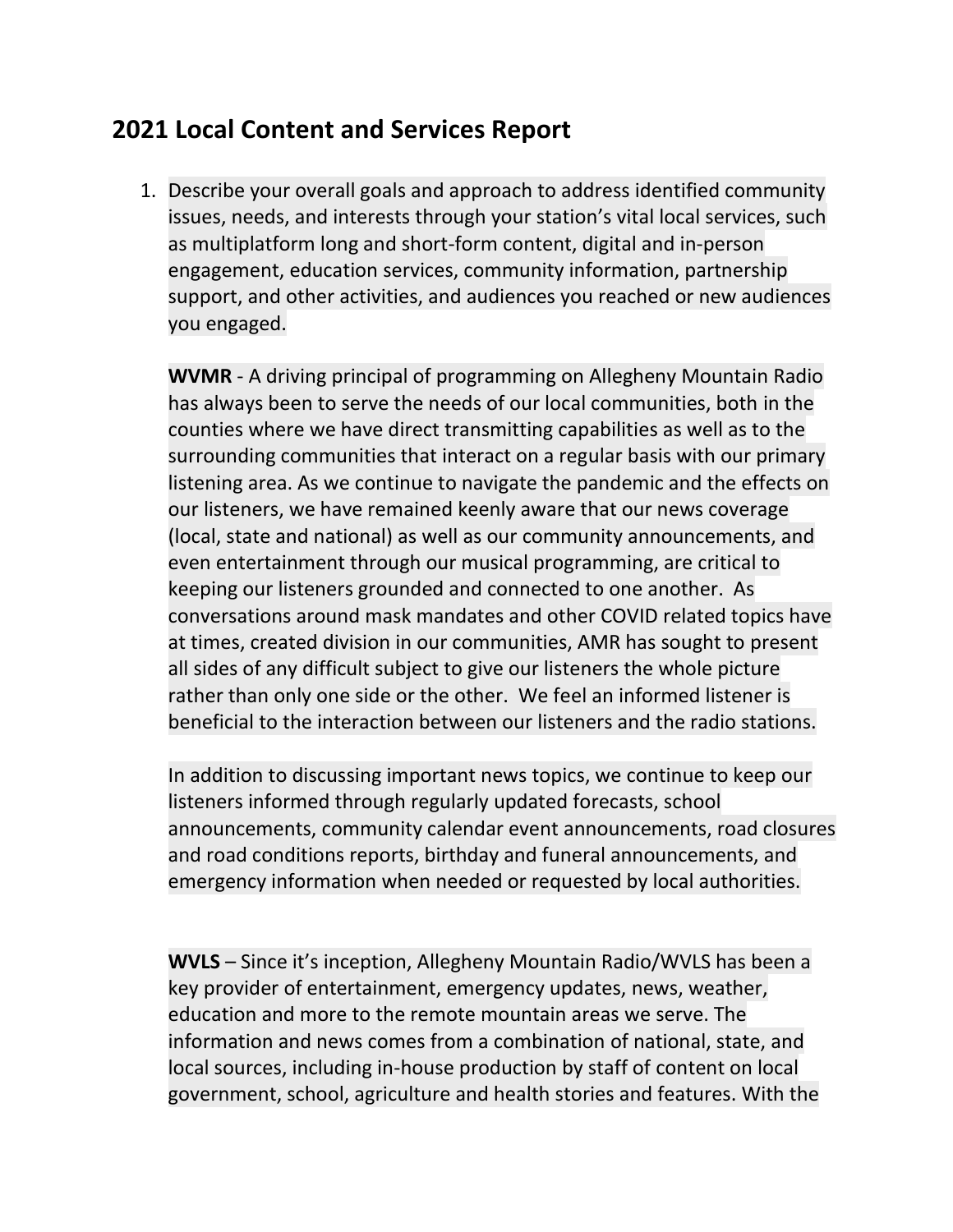continuation of the COVID pandemic, we have also been a point resource for information on health, vaccines, vaccination clinics, local case numbers and more.

This year AMR/WVLS moved into digital distribution of content as well with our first internally produce podcast "Unique By Nature", which documented the development of the network.

2. Describe key initiatives and the variety of partners with whom you collaborated, including other public media outlets, community nonprofits, government agencies, educational institutions, the business community, teachers and parents, etc. This will illustrate the many ways you're connected across the community and engaged with other important organizations in the area.

**WVMR** - Allegheny Mountain Radio/WVMR works with a variety of governmental and non-profit organizations to serve as a liaison of sorts to connect listeners to these organizations. Here are some of the organizations that the radio works with to provide information to our listeners:

- Pocahontas Board of Education  $-$  We report on their on their monthly meetings and through one-on-one interviews with county School Superintendent
- Pocahontas County Commission We report on their meetings and following up on topics raised during those meeting to better inform our listeners
- Pocahontas County Convention and Visitors Bureau Tourism is a critical part of the county economy. We have reports throughout the year on events happening in the county and the CVB is an important partner in providing that information for our listeners and visitors to the county
- High Rocks Academy This nonprofit provides training and educational help to teens in the county and is a partner in the Grow Appalachia garden training program. We offer monthly radio programs as well that cover topics discussed in the High Rocks programs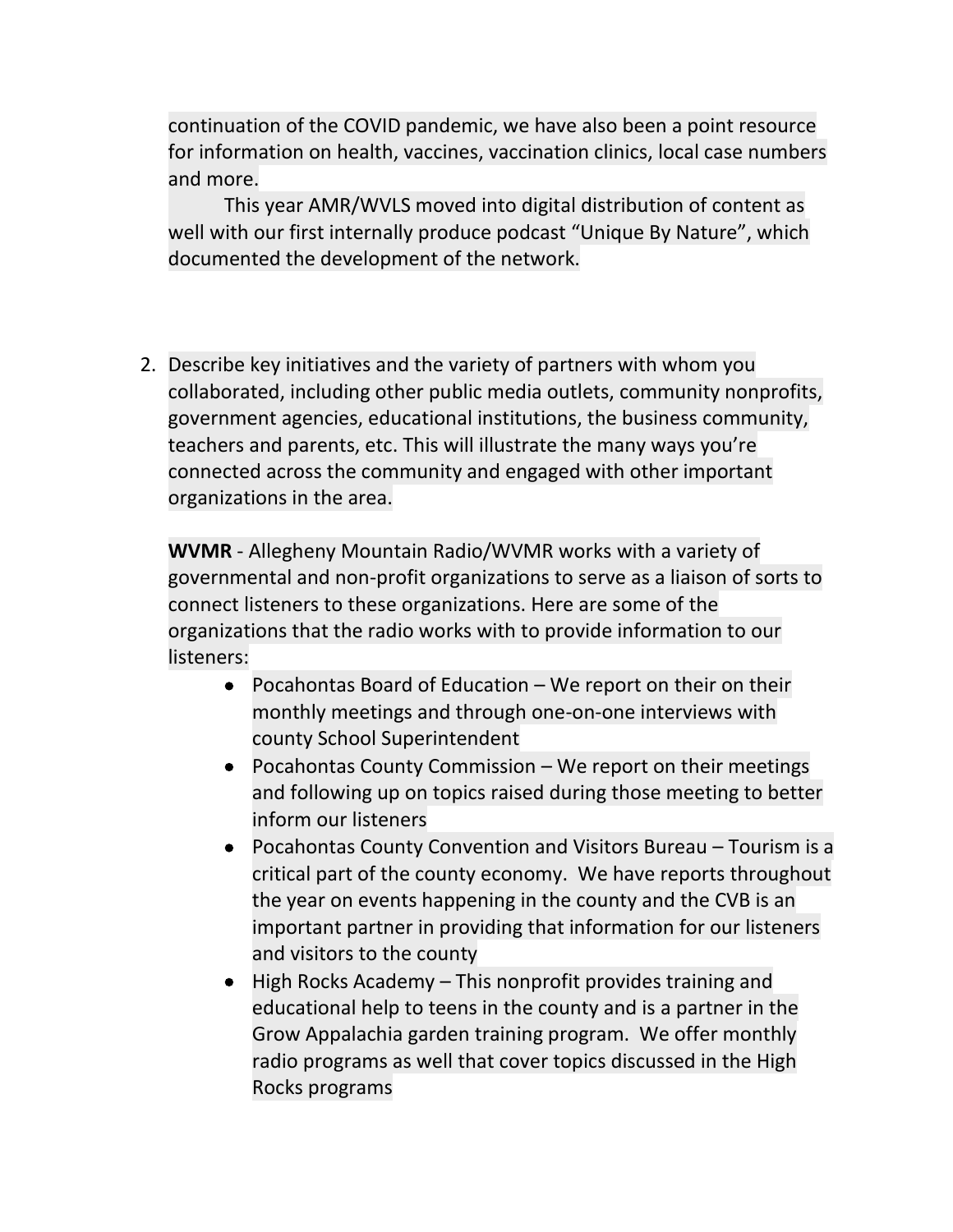- Pocahontas EMS We continue to work closely with the local office of Homeland Security and Emergency services. AMR Program/News Director Heather Niday serves as the Public Information Officer for the county EMS office.
- West Virginia Public Radio We broadcast programs from the state public radio system and Heather Niday is a contributor to the Inside Appalachia program.
- Local churches We partner with local churches to share sermon messages each Sunday morning and daily devotionals. Many of the elderly residents of our county are "shut-ins" who cannot regularly attend weekly services. The sermons and devotions allow them to stay connected to the community even when they are not physically able to do so.

**WVLS** – Allegheny Mountain Radio/WVLS is deeply embedded into the community, and works closely with most local organizations, non-profits and businesses, including:

- School authorities and law enforcement, for delays, closures and emergency information.
- Virginia Department of Health, and the Highland Medical Center, for matters of general health, as well as pandemic coverage, local case numbers, vaccine updates, and vaccination clinics.
- Highland Humane Society for lost animal announcements and stories about animal care and adoption
- Highland Chamber of Commerce for news on the status of local events during the pandemic, and offering alternative tourism initiatives
- Highland Historical Society for historical information relating to the county
- Local civic organizations (Ruritan clubs, Lions club, etc) to promote events and activities for the benefit of the community
- Virginia Cooperative Extension for farm and agriculture updates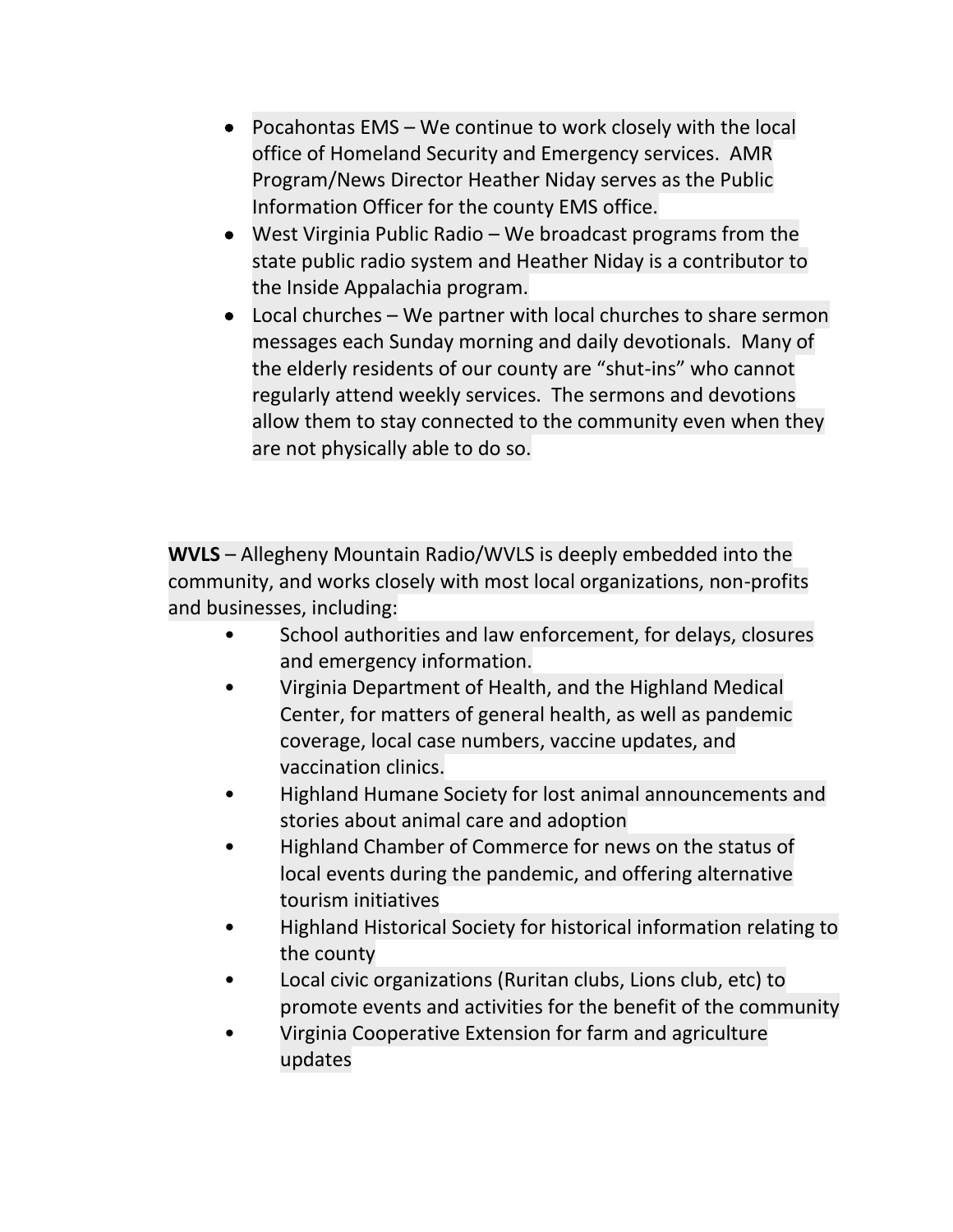• The Highland Center and The Highland Arts Council for announcement of art and drama interest

Aside from utilizing these relationships to educate and provide timely information, the jewel of this list would be the partnership with the school system, and the formation of the Highland Mid Kids Radio Club. In school activities include club production and recording of news stories, PSA's and school updates, and twice a month, the club travels to the WVLS studio, located less than half a mile from school, to do two hours of live broadcasting.

3. What impact did your key initiatives and partnerships have in your community? Describe any known measurable impact, such as increased awareness, learning or understanding about particular issues. Describe indicators of success, such as connecting people to needed resources or strengthening conversational ties across diverse neighborhoods. Did a partner see an increase in requests for related resources? Please include direct feedback from a partner(s) or from a person(s) served.

**WVMR** - Through our news reporting we have been able to keep listeners informed about all the twists and turns of the COVID pandemic that continues to impact our local schools in a profound way. In the past year we have seen how state governmental mask mandates have had a, at times, negative effect of our local school systems, leading to divisiveness between parents, teachers, administrators and school boards. We have done our best to cover all sides of this controversial issue, always with an eye towards the direct impacts on students and teachers.

On a happier note, we were able to work with a couple of our other community partners to provide technical assistance and sound equipment for the First Friday monthly concerts held between May and September at a new outdoor venue in Marlinton. The concerts drew not only local residents, but other folks from outside of the county, bringing in much needed tourism dollars during a year when many of the local annual festivals were cancelled or scaled back in light of the pandemic.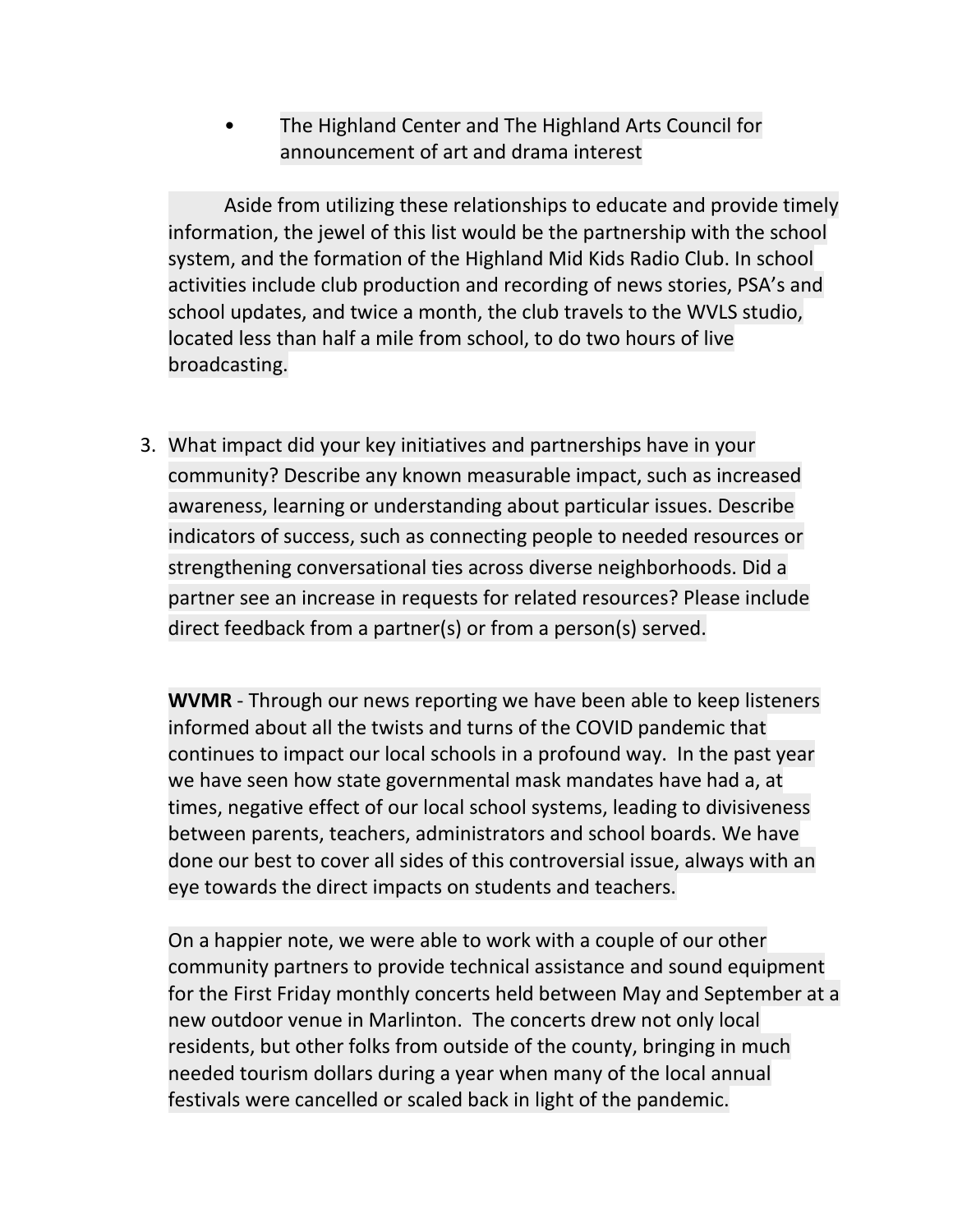**WVLS** – Allegheny Mountain Radio/WVLS operates in an area restricted from many over the air broadcast mediums due to our geography. There is no local television coverage to speak of, and we are the provider of source when it comes to radio. In addition, much of our audience is older, and not as proficient with digital forms of communication. This creates a scenario where we are a vital link in the information chain for those who are "digitally challenged" and we do receive much positive feedback for our efforts. AMR does have a digital presence, which includes a Social Media Director who provides content for our webpage, Facebook and Instagram account. WVLS also has a Community Advisory Committee, which acts as a liaison between ourselves and the needs and desire of our listeners. As noted in Question 1, we are also trying to broaden our digital offerings in the form of podcasting, with one internally produced podcast available, and more content in the planning stage.

4. Please describe any efforts (e.g. programming, production, engagement activities) you have made to investigate and/or meet the needs of minority and other diverse audiences (including, but not limited to, new immigrants, people for whom English is a second language and illiterate adults) during Fiscal Year 2020, and any plans you have made to meet the needs of these audiences during Fiscal Year 2021. If you regularly broadcast in a language other than English, please note the language broadcast.

**WVMR** – The region served by Allegheny Mountain Radio is approximately 97% White/Non-Hispanic by population according to the census. While we may lack racial diversity, we do recognize that there is a fair amount of social and educational diversity within the population. We have included programming provided by a more racially diverse community whenever possible and have recognized the contributions of a racially diverse population to the arts, sciences and culture through our reporting during opportunities such as Black History Month. We also recognize that there is a economic and social diversity reflected in our youth programming offered through classes at the high school and through our efforts in the WVMR Radio Club.